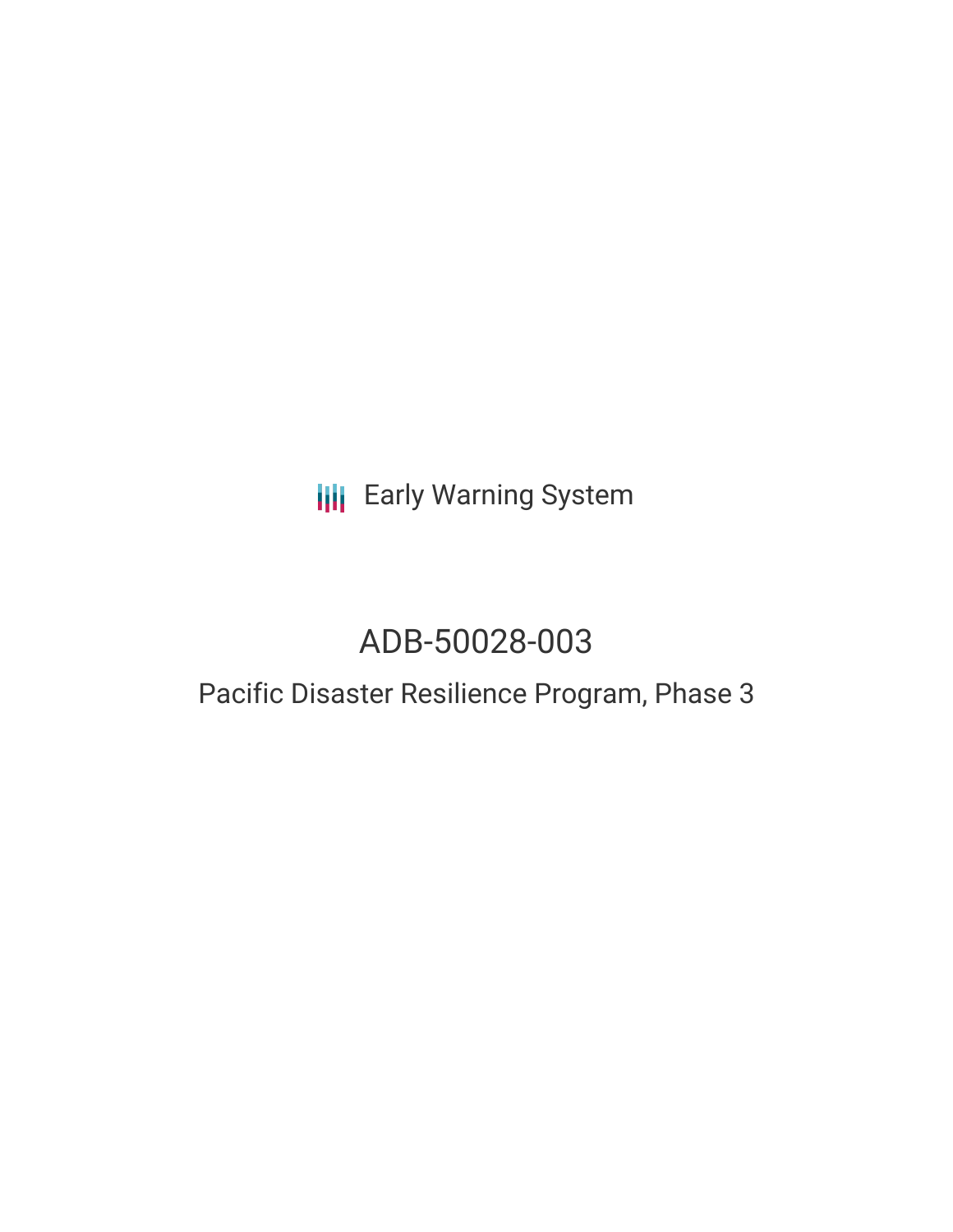

#### **Quick Facts**

| <b>Countries</b>               | Cook Islands, Kiribati, Marshall Islands, Micronesia, Palau, Samoa, Solomon Islands |
|--------------------------------|-------------------------------------------------------------------------------------|
| <b>Financial Institutions</b>  | Asian Development Bank (ADB)                                                        |
| <b>Status</b>                  | Approved                                                                            |
| <b>Bank Risk Rating</b>        | C                                                                                   |
| <b>Voting Date</b>             | 2020-11-24                                                                          |
| <b>Sectors</b>                 | Law and Government, Technical Cooperation                                           |
| <b>Investment Type(s)</b>      | Grant, Loan                                                                         |
| <b>Investment Amount (USD)</b> | $$94.00$ million                                                                    |
| <b>Loan Amount (USD)</b>       | $$40.00$ million                                                                    |
| <b>Grant Amount (USD)</b>      | $$54.00$ million                                                                    |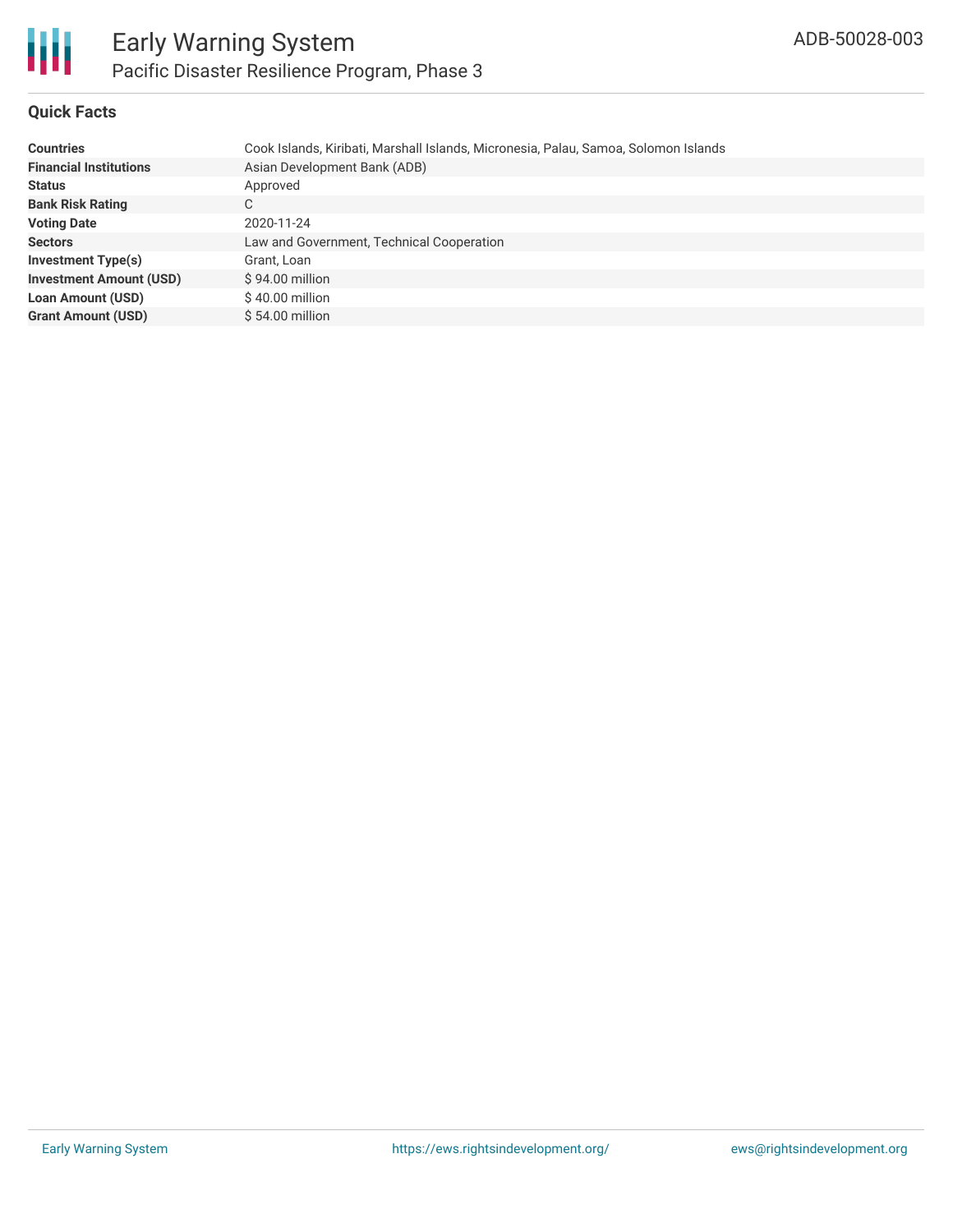

#### **Project Description**

According to the bank's website, "The proposed contingent disaster financing (CDF) program will improve the resilience of the participating Asian Development Bank (ADB) Pacific developing member countries (DMCs) to disasters triggered by natural hazards and health emergencies. It will support policy actions strengthening resilience to disasters and provide a source of financing for timely emergency response and early recovery. The program is the third phase of the Pacific Disaster Resilience Program; the first phase was approved in December 2017 for Samoa, Tonga, and Tuvalu, and the second phase in September 2019 for FSM, RMI, Solomon Islands, and Tonga. In addition, ADB set up country-specific CDF programs for Cook Islands and Palau. Phase 3 will provide (i) another round of financing for (a) countries that drew down their CDF programs for the coronavirus disease (COVID-19) pandemic (the Cook Islands, FSM, RMI, Palau, Samoa, Solomon Islands, Tonga); and (b)Tuvalu, which drew down the funds in February 2020 in response to Cyclone Tino; and (ii) CDF for the first time for Kiribati and Vanuatu."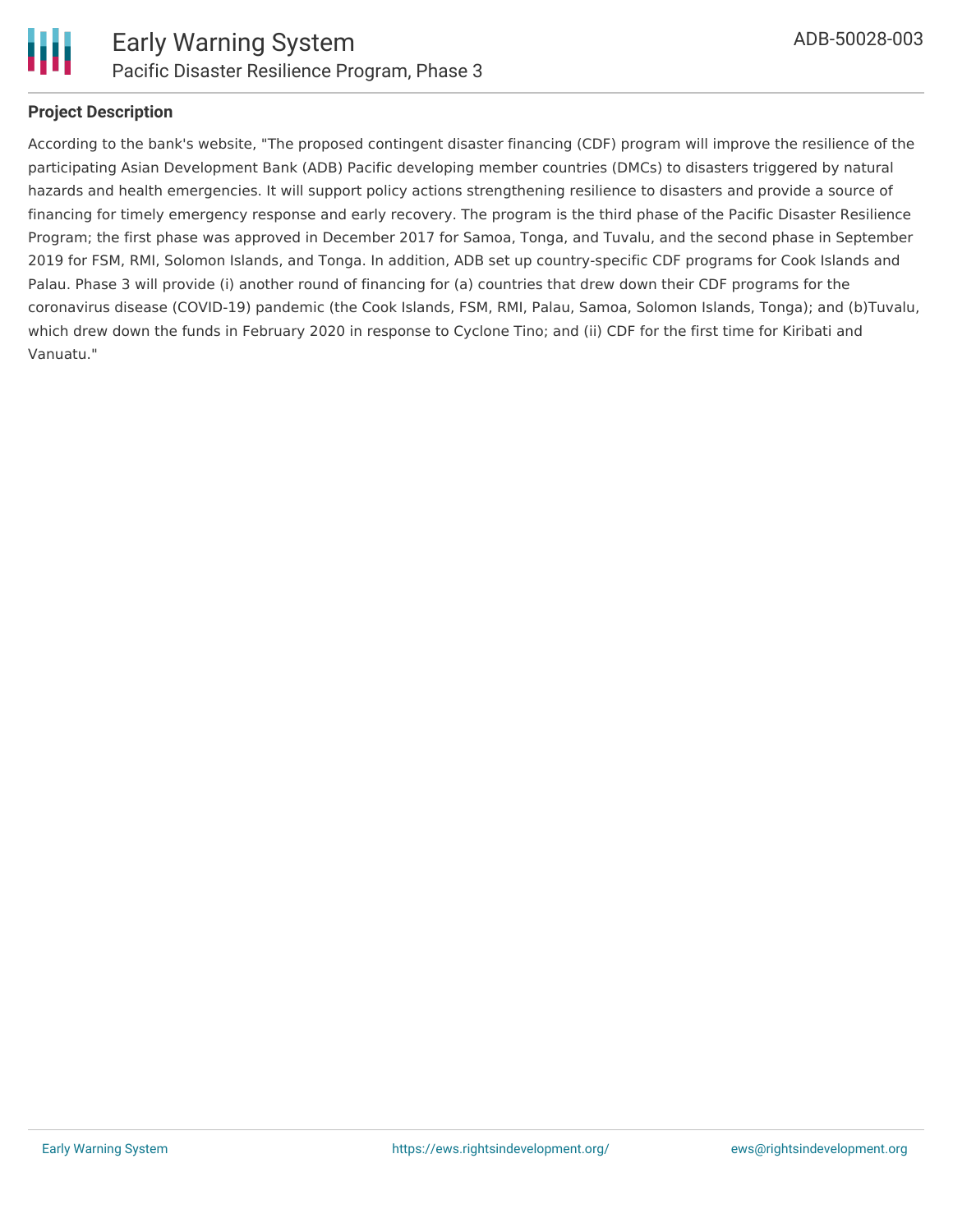

#### **Investment Description**

Asian Development Bank (ADB)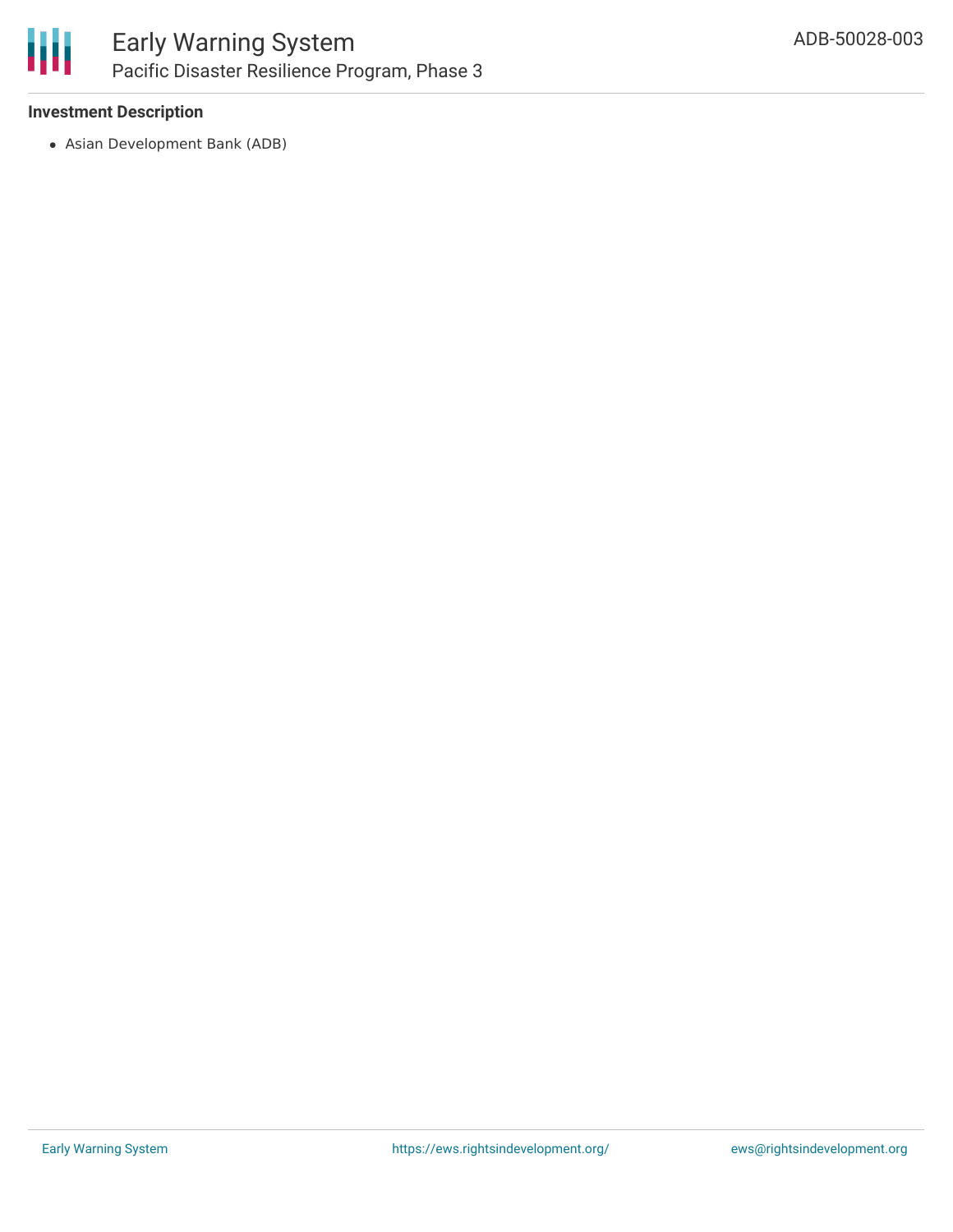

#### **Contact Information**

Responsible ADB Officer Uusimaa, Hanna K. Responsible ADB Department Pacific Department Responsible ADB Division PASP Executing Agencies Department of Finance and Administration PS2, Palikhir Pohnpei State Federated States of Micronesia Ministry of Finance 3rd Floor, Executive Bldg, ROP Capitol Ngerulmud, Melekeok State,P.O. Box 6011 Koror, PW 96940, Republic of Palau Ministry of Finance Ministry of Finance Government of Samoa Private Bag, Apia, Samoa Ministry of Finance P.O. Box D, Majuro MH 96960 Republic of the Marshall Islands Ministry of Finance Vaiaku, Funafuti, Tuvalu Ministry of Finance Vuna Road Nuku'alofa Kingdom of Tonga Ministry of Finance & Economic Management P.M.B. 058 Port Vila Vanuatu Ministry of Finance & Economic Management PO box 120 Cook Islands Ministry of Finance and Economic Development P.O. Box 67 Bairiki, Tarawa Kiribati Ministry of Finance and Treasury P.O. Box 26 Honiara, Solomon Islands Ministry of Finance, Commerce, Trade & Tourism P.O. Box 381 Constitution Bldg., Kumul Highway Port Vila, Republic of Vanuatu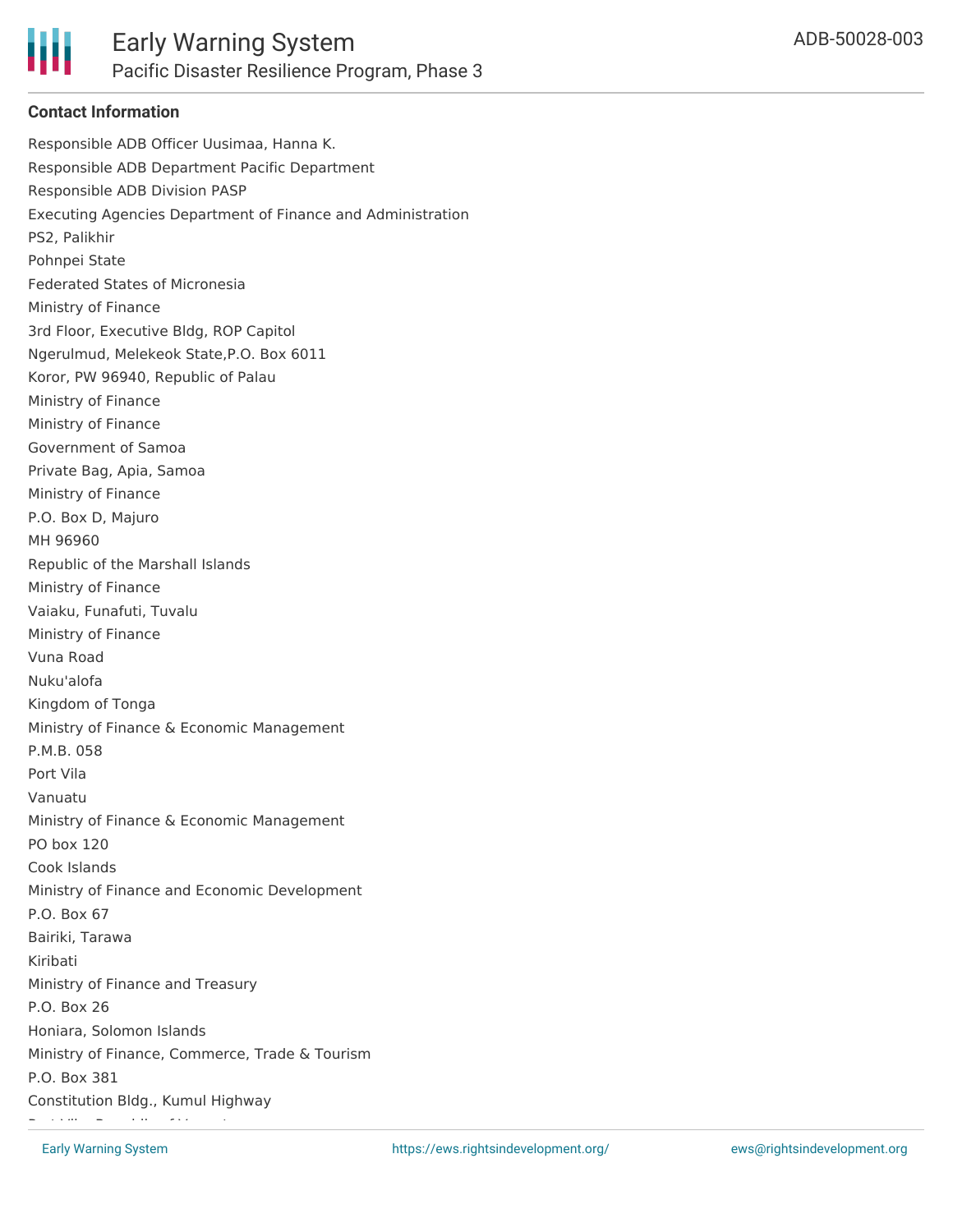

### Early Warning System Pacific Disaster Resilience Program, Phase 3

#### **Bank Documents**

• Project [Disclosure](https://ewsdata.rightsindevelopment.org/files/documents/03/ADB-50028-003.pdf) PDF [\[Original](https://www.adb.org/printpdf/projects/50028-003/main) Source]